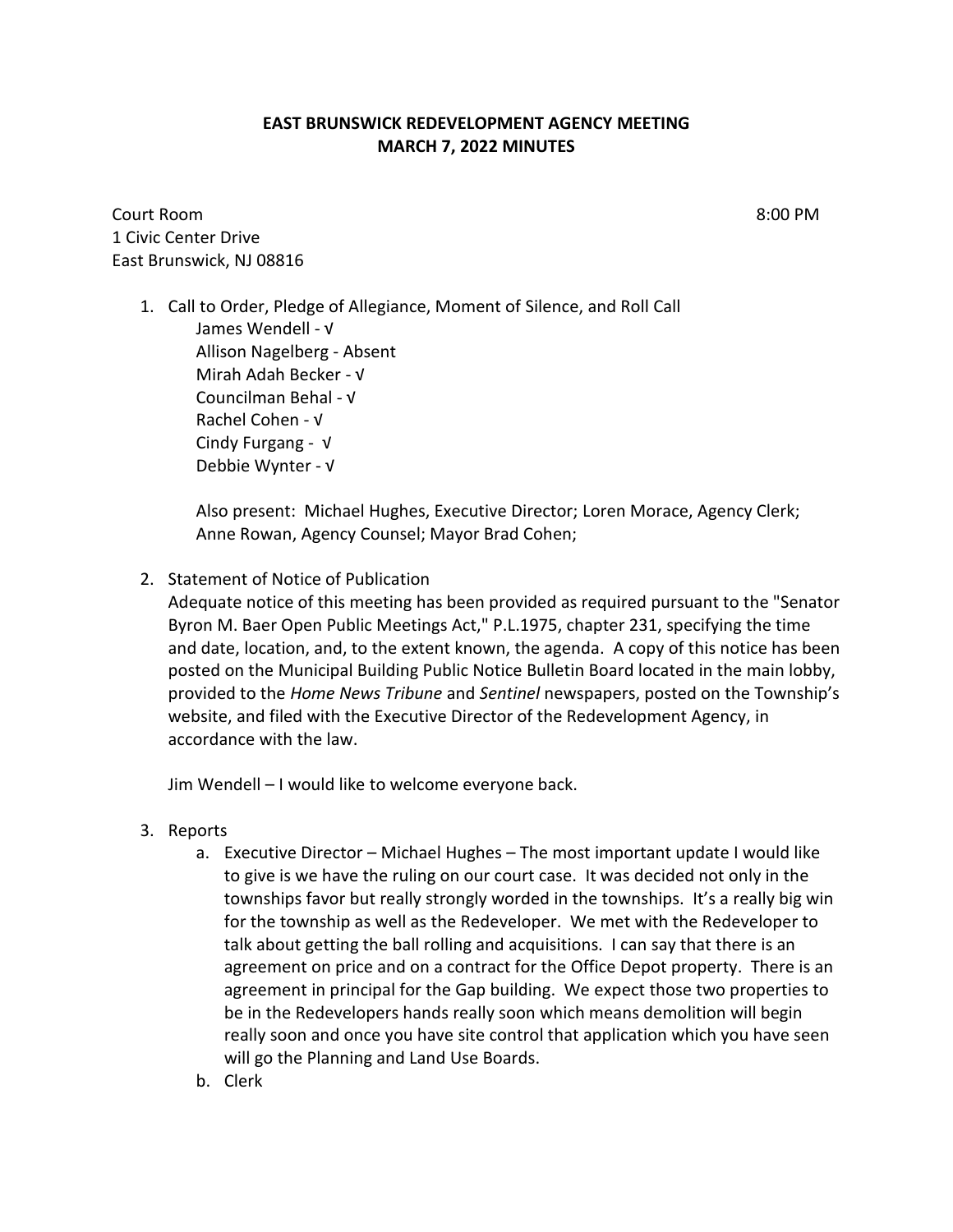- c. Attorney There is a huge emphasis on the River Route 18 project right now, there was a meeting which was held and the negotiations are still ongoing regarding the Zakon Route 18 part of the project.
- d. Planner
- e. Chairman
- 4. Public Comments

## Mayor Brad Cohen

Alex Spielman – 6 Douglas Road – When it came to deeming something for Redevelopment are we looking at things that are just sitting around for a while or looking at things that have fallen apart because of the pandemic due to financial reason or not being occupied anymore?

James Wendell – Everything is on the table if there is a property that is underutilized and not taken advantage by a full tax share it needs to be looked at.

Michael Hughes – The criteria for what we look at potentially for Redevelopment is very broad. It has to go to a Planner that is certified in the State of New Jersey and there is a very specific criteria for a property that meets the definition of an area in need of Redevelopment. While we start with a wide lense once the study is conducted it narrows it out and if it fits the criteria it advances and if it doesn't fit the criteria it falls out.

- 5. Agenda
	- A. Approve the January 31, 2022 Redevelopment Agency Meeting minutes. Motion to approve by Commissioner Becker, second by Commissioner Cohen Mirah Adah Becker - √ Rachel Cohen – √ Cindy Furgang -√ Allison Nagelberg - Absent Councilman Behal - √ Debbie Wynter - √
		- James Wendell √
	- B. Resolution 2022011 Resolution requesting the Mayor and Council authorize the Planning Board to conduct an investigation as to whether the properties identified as Block 31, Lots 2.07, 2.08 and 3.02 qualify as a condemnation area in need of Redevelopment in accordance with the Local Redevelopment and Housing Law N.J.S.A 40A:12A ET SEQ. Motion to approve by Commissioner Wynter second by Commissioner Cohen Mirah Adah Becker - √ Rachel Cohen - √ Cindy Furgang - √ Allison Nagelberg - Absent Councilman Behal - √ Debbie Wynter - √